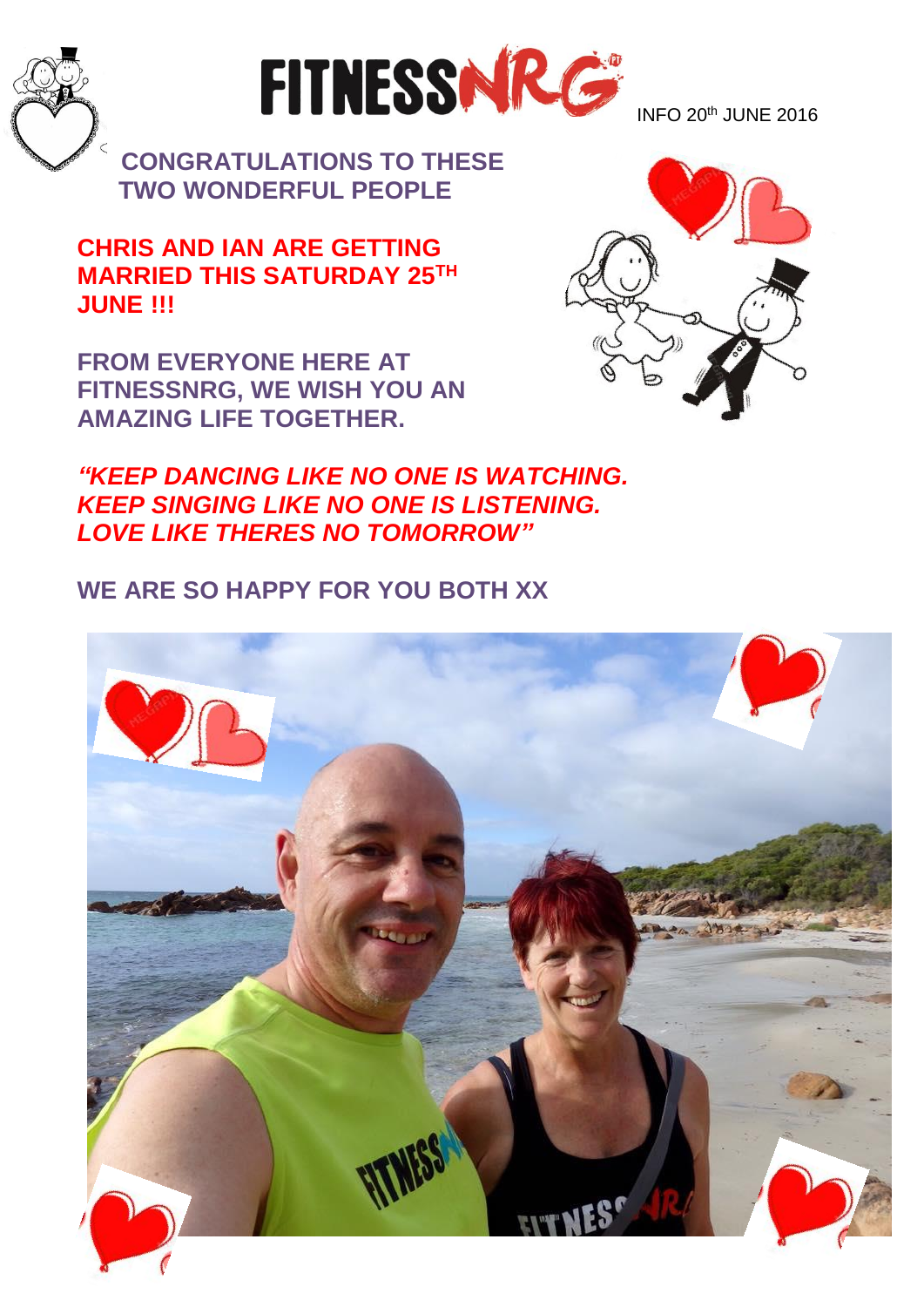## **"8 WEEK WEIGHT LOSS PROGRAM IS ON. STARTING JULY 11TH 2016"**

Hey guys are you struggling to maintain your weight and keep your motivation to exercise during the colder weather?

Do you need to kick start your metabolism and re-ignite your enthusiasm?

Well, you can do it starting Monday 11<sup>th</sup> July.

For the first time we are bringing you the 8 Week Weight Loss program mid-year.!!!

This program works !!!

It will give you the tools to take control of your eating habits and give you all the group classes on the timetable to come and go as many times as you like. You will receive a manual to record your food and also record your weekly weigh ins. Detox Food Plan and examples of calorie food plans are included. You will be given a set calorie intake per day.

For those people who usually jump into the end of year challenge, you can start now. And if you do both the July and end of year challenges there is a prize at the end of the year to who drops the most weight in 6 months.

The cost of the 8 Week Challenge is \$495 If you want to do the challenge and train for the whole 10 week Term the cost is \$580.

## **TERM 3 CLASSES**

Term 2 is coming to an end so we are currently preparing for the Term 3 classes. If you are jumping into any classes next term please write your name on the lists in the gym so we can prepare and confirm the classes.

| <b>BOOTCAMP</b>                | <b>4 WEEKS</b>     | \$150            |  |  |  |
|--------------------------------|--------------------|------------------|--|--|--|
| MON / WED 7PM                  |                    |                  |  |  |  |
| <b>SAT 9.30AM</b>              |                    |                  |  |  |  |
|                                |                    |                  |  |  |  |
| <b>PT GROUP CLASS 10 WEEKS</b> |                    | \$135 each class |  |  |  |
|                                |                    |                  |  |  |  |
| <b>MON 9.30AM</b>              | <b>POWERBAR</b>    | \$135            |  |  |  |
| <b>TUES 6AM</b>                | <b>NRG EXPRESS</b> | \$135            |  |  |  |
| TUES 5.30PM                    | <b>POWERBAR</b>    | \$135            |  |  |  |
| TUES 6.30PM                    | <b>CORE</b>        | \$135            |  |  |  |
| <b>WED 9.30AM</b>              | STEP/ABS/BUTT      | \$135            |  |  |  |
| THURS 6.30PM                   | <b>POWERBAR</b>    | \$135            |  |  |  |
|                                |                    |                  |  |  |  |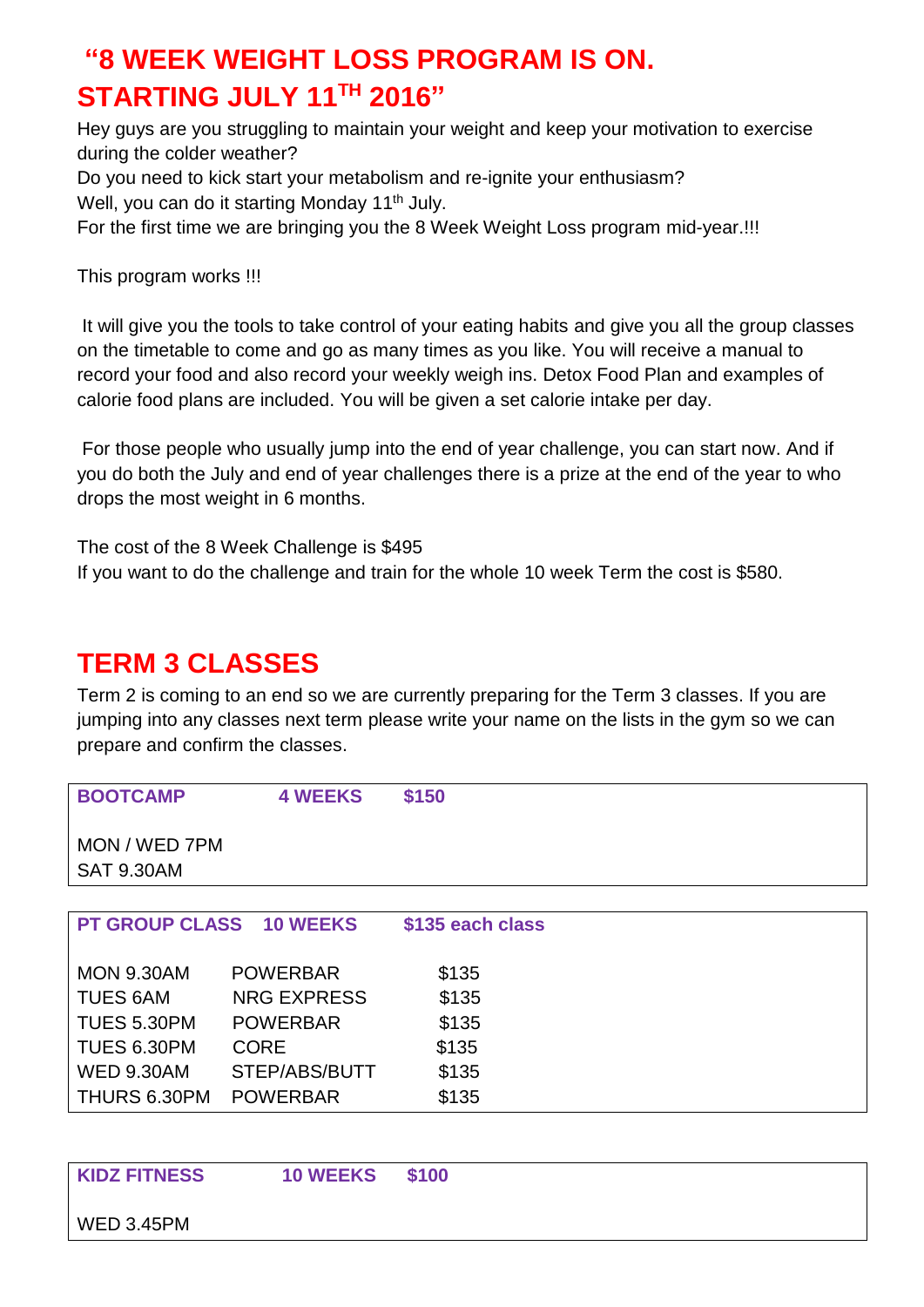**TERM 3 CLASSES CONT**…

**HI NRG FOR TEENS 10 WEEKS \$100**

WED 4.30PM

#### **UNLIMITED NRG 10 WEEKS \$440**

This exclusive membership gives you the flexibility and full access to choose your classes when you want them - week by week. Unlimited NRG Membership means you can jump into any Bootcamp session or any PT group class on the timetable.

#### **UNLIMITED NRG CLASSES**

| <b>MON</b>      | <b>TUES</b>                                    | <b>WED</b>                     | <b>THURS</b>    | FRI | <b>SAT</b>      |
|-----------------|------------------------------------------------|--------------------------------|-----------------|-----|-----------------|
|                 | 6.00AM                                         |                                |                 |     |                 |
|                 | <b>NRG</b><br><b>EXPRESS</b><br><b>CIRCUIT</b> |                                |                 |     |                 |
| $9.30$ AM       |                                                | 9.30AM                         |                 |     | 9.30AM          |
| <b>POWERBAR</b> |                                                | <b>STEP/ABS</b><br><b>BUTT</b> |                 |     | <b>BOOTCAMP</b> |
|                 |                                                |                                |                 |     |                 |
|                 |                                                |                                |                 |     |                 |
|                 | 5.30PM                                         |                                |                 |     |                 |
|                 | <b>POWERBAR</b>                                |                                |                 |     |                 |
|                 | 6.30PM                                         |                                | 6.30PM          |     |                 |
|                 | <b>CORE AND</b><br><b>STRETCH</b>              |                                | <b>POWERBAR</b> |     |                 |
| 7PM             |                                                | 7PM                            |                 |     |                 |
| <b>BOOTCAMP</b> |                                                | <b>BOOTCAMP</b>                |                 |     |                 |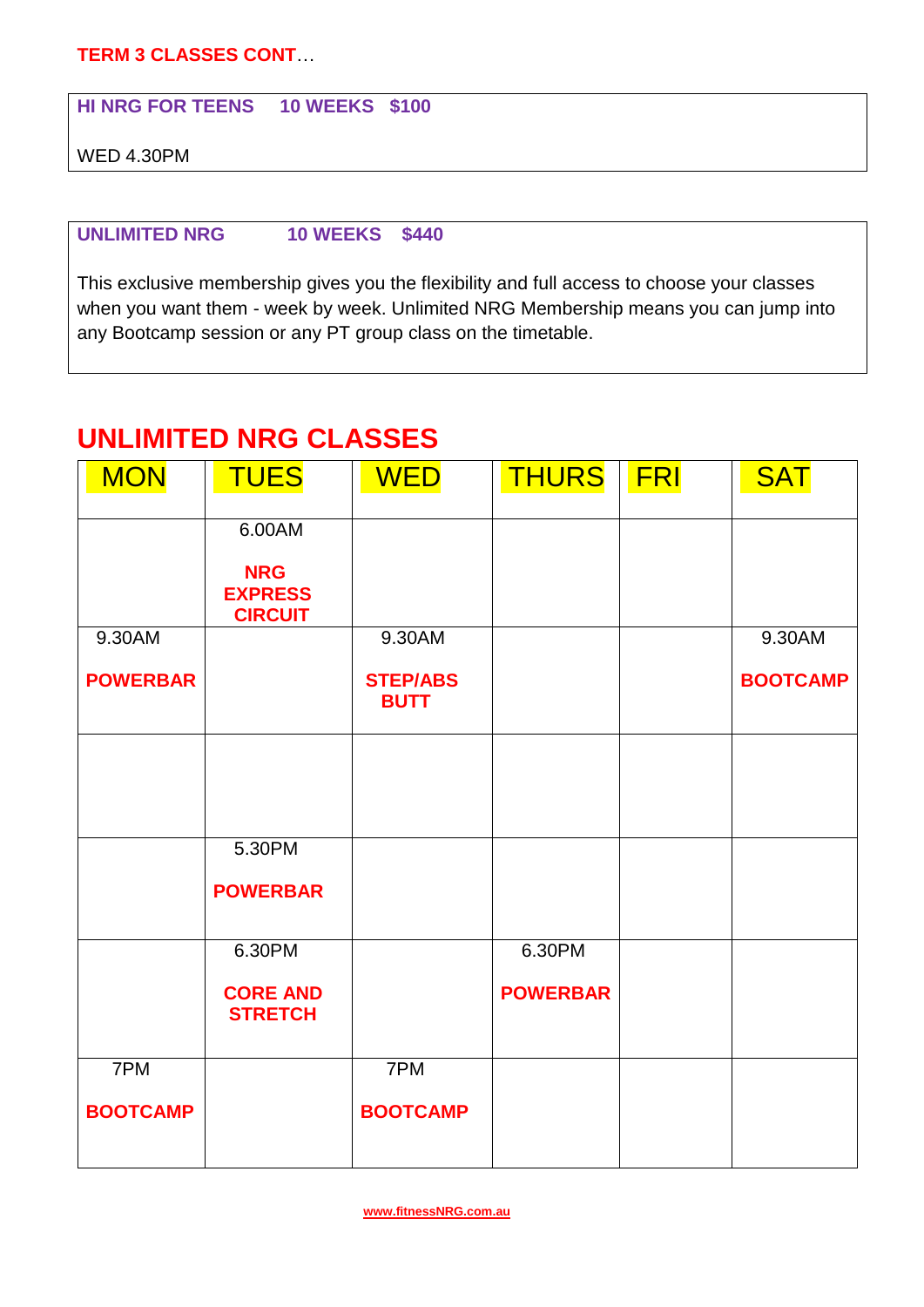# **FITNESSNRG CLOTHING CLEARANCE…….. EVERYTHING ON THE RACK IS NOW \$20 EACH…..**

## **RECIPE NATURAL ENERGY BAR**

Finding healthy snacks on the go is a big challenge, This is a delicious recipe for energy bars that you can make, freeze individually wrapped, and throw one in your bag when you leave for the day. By that 3 pm hunger strike, you'll be armed and ready.

**NGREDIENTS** 

 1 cup dried apricots 1 cup dried figs 1 cup dates 1/2 cup raisins 1 cup unsweetened coconut 1/2 cup almond or cashew butter 1/2 cup honey

Grind apricots, figs, dates and raisins in food processor or mash by hand. Add unsweetened coconut. Mix almond butter and honey. Combine the fruit mixture and almond butter mixture. Form into bars or balls and chill in refrigerator.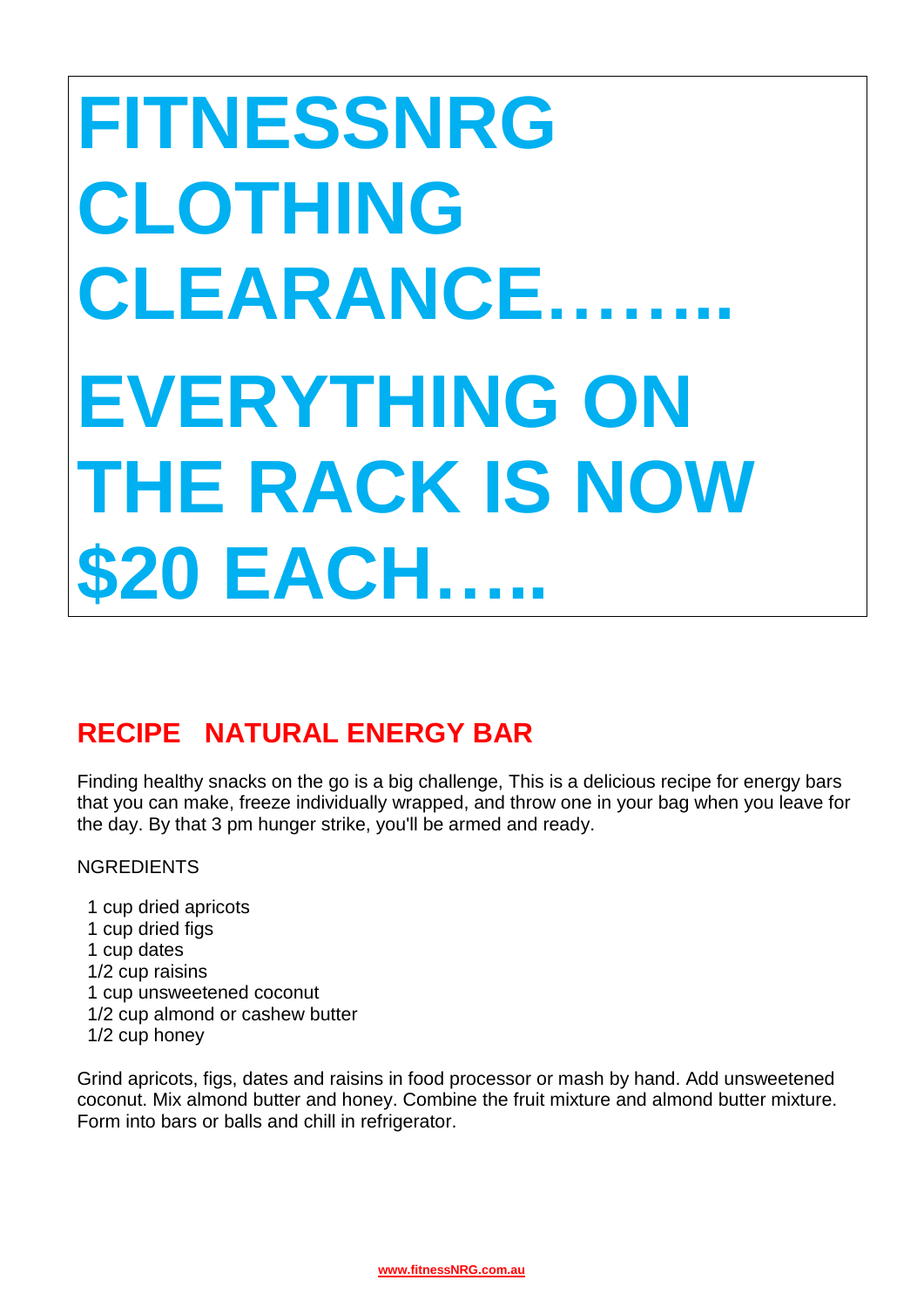#### **PERSONAL TRAINING**

FitnessNRG provides affordable Personal Training for all ages. We have kept our fees low and they have remained the same since 2008.These sessions are a great way to receive full attention in each training session. It's designed for those who need and want the one on one training for a number of reasons. Some of those reasons are to strengthen and correct bad posture, rehabilitation due to injury, weight loss, tone up, general fitness etc.. You can train with a friend or a partner as well.

| Costs are:   |                  |      |
|--------------|------------------|------|
| One person   | 1hr              | \$50 |
| One person   | $\frac{1}{2}$ hr | \$40 |
| Two people   | 1hr              | \$60 |
| Three people | 1hr              | \$60 |
| Four people  | 1hr              | \$80 |

\* Please note that there are only a number of hours per day available for Personal Training. We know how important your training is to you and it is also important to us.

**24 hrs notice** is required if you cannot make your Personal training session. Because of unlimited hours we require 50% payment if you cancel your session at short notice. This is paid when you have your next training session.

e.g. If you do one on training and cancel less than 24hours, your next session will cost \$75. Sorry guys but some people miss out when they need to change their times and we don't have one available because a permanent time is taken. Most people want to train in the morning and evening which leaves very little availability sometimes.  $\circledcirc$ We try very hard to keep you guys happy  $\circledcirc\circ$ 

#### **ABDOMINAL CRUNCHES**

The front crunch is a commonly performed exercise that will help build muscular strength and endurance throughout the core – if you perform it correctly. This move is all about the mindmuscle connection. You need to really focus on just squeezing those abs as you let the upper body rise up into the crunch position and then lower it back down again. Never pull on the back of your head with your hands or swing the body upward using momentum in this movement as well. Slow, controlled, and steady – that needs to be how this exercise is performed.

DON'T FORGET WE HAVE A CORE AND STRETCH CLASS TUESDAYS AT 6.30PM. THE CLASS IS DESIGNED TO STRENGTHEN THE ABDOMINAL AND LOW BACK MUSCLES. WE FINISH THE CLASS WITH A LONG STRETCH TO HELP KEEP MUSCLES LONG AND FLEXIBLE INCREASING OUR ABILITY TO PERFORM TASKS AND REDUCING RISK OF INJURY.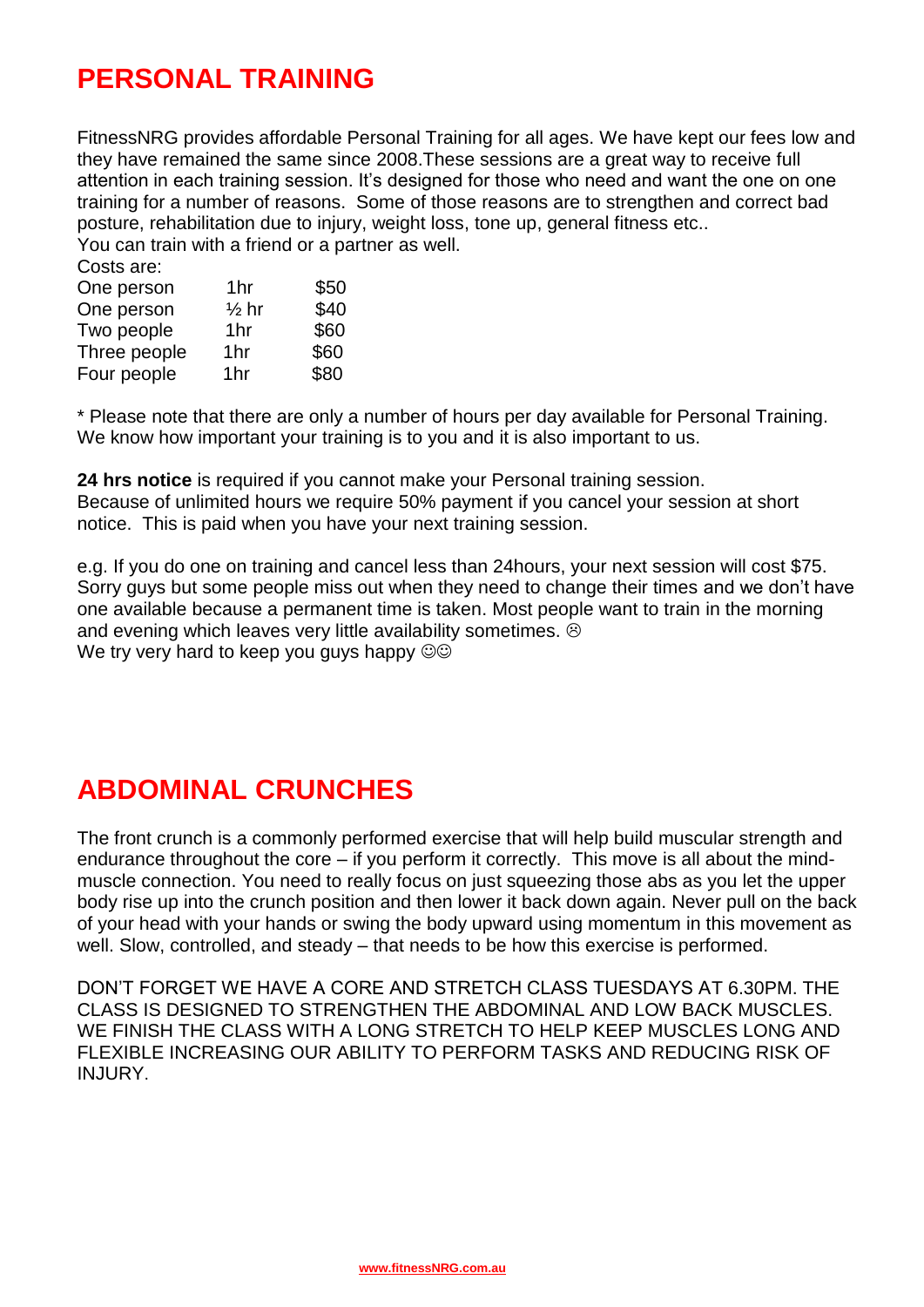## **LIFE SPACE HEALTH PRODUCTS**

FitnessNRG is a supplier of Life Space products. They are an excellent and high quality product made in Australia. If you would like to order any of these products please let me know by Thursday 19<sup>th</sup> May. All orders must be paid for when ordering.

Check out **[www.healthy-lifespace.com](http://www.healthy-lifespace.com/) .** I can sell them to you for 25% off their website cost. I've also given some examples of their products below in this newsletter.

#### **25% OFF LIFE SPACE PRODUCTS**



Pregnancy Breastfeeding **60 Capsules** 60 Capsules **\$41.99 \$41.99 \$41.99** 



[Life Space Probiotic 60 Caps](http://store.evolutionhealth.com.au/life-space-pregnancy-breastfeeding-probiotic-60-caps/) [Life Space Broad Spectrum Probiotic](http://store.evolutionhealth.com.au/broad-spectrum-probiotic-60-capsules/) 

```
FitnessNRG Price $31.50 FitnessNRG Price $29.25
```


Powder Probiotic 30 Gram 60 Caps **\$47.99 \$38.99** 



[Life Space 100 Billion](http://store.evolutionhealth.com.au/life-space-100-billion-powder-probiotic-30-gram/) Life Space 60+ Years Probiotic

**FitnessNRG Price \$35.99 FitnessNRG Price \$29.25**





[Life Space Baby](http://store.evolutionhealth.com.au/life-space-baby-probiotic-60g/) **Constitution Constitution Constitution** Ocean Essentials 500mg<br>
Probiotic 60q<br>
Probiotic 60q Probiotic 60g Red Krill Oil 60 Capsules<br>\$41.99

**FitnessNRG Price \$31.50 FitnessNRG Price \$27.75**